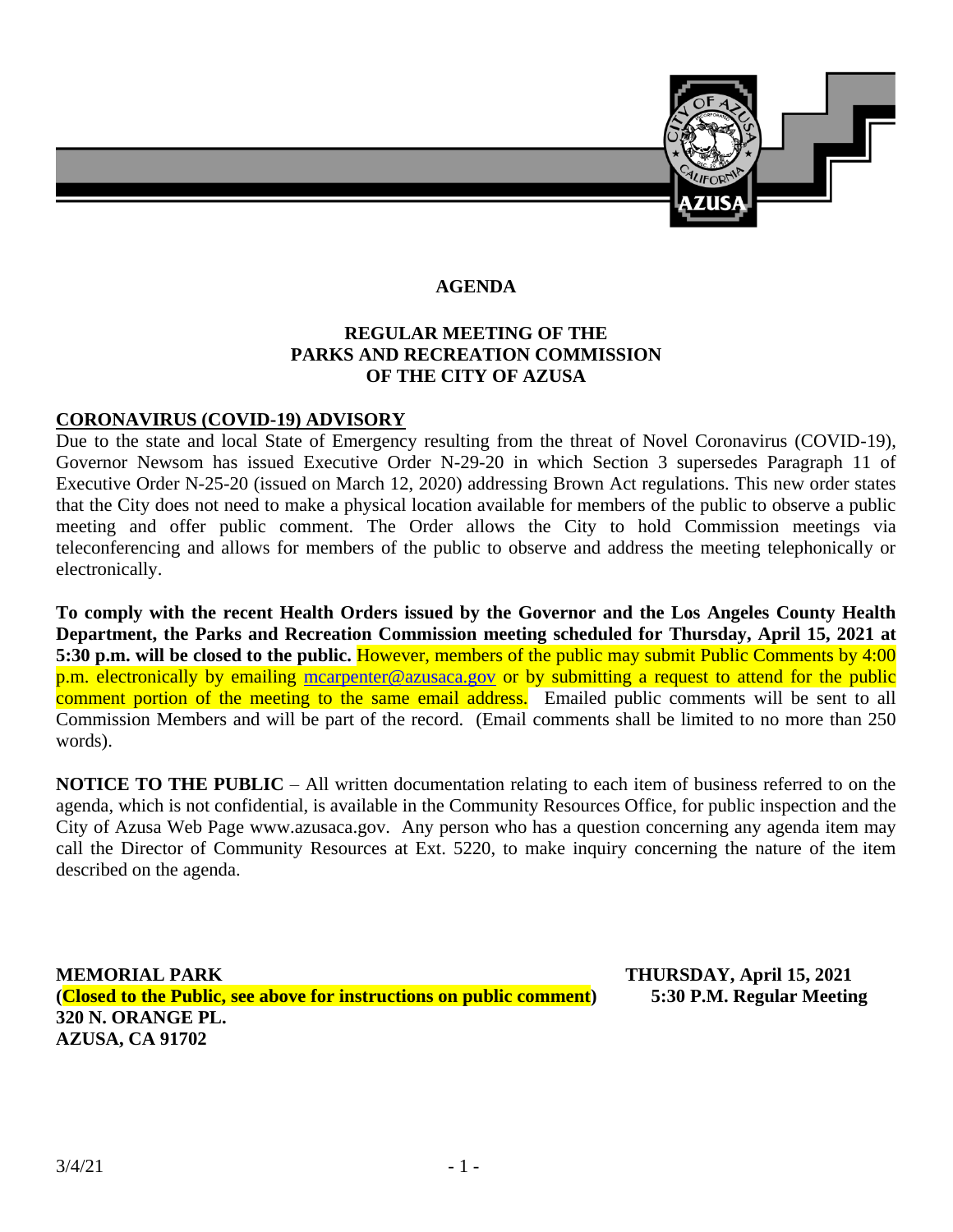#### **PARKS AND RECREATION COMMISSION**

#### **PAMELA MERCADO CHAIRPERSON**

# **COMMISSIONER COMISSIONER**

**GERARD BATISTA ROSSANA HELBERT**

# **MITCHELL LOERA JOSE TORRES COMMISSIONER COMMISSIONER**

# **ADVISORY MEMBERS**

**DAYNA MITCHELL GABRIELA ARELLANES AUSD BOARD APPOINTED REPRESENTATIVE** 

# **A. PRELIMINARY BUSINESS**

- 1. Call to Order
- 2. Roll Call
- 3. Flag Salute

# **B. PUBLIC PARTICIPATION**

#### **C. CONSENT CALENDAR**

- 1. Approval of Minutes from February 18, 2021.
- 2. Review applications received for the use of park and recreation facilities (N/A).

# **D. SCHEDULED ITEMS**

1. Update on Community Park Amenities Survey and Community Meetings

#### **E. REPORTS, UPDATES, AND ANNOUNCEMENTS FROM STAFF AND COMMISSIONERS**

- 1. Staff reports, updates and announcements
- 2. Commissioner announcements